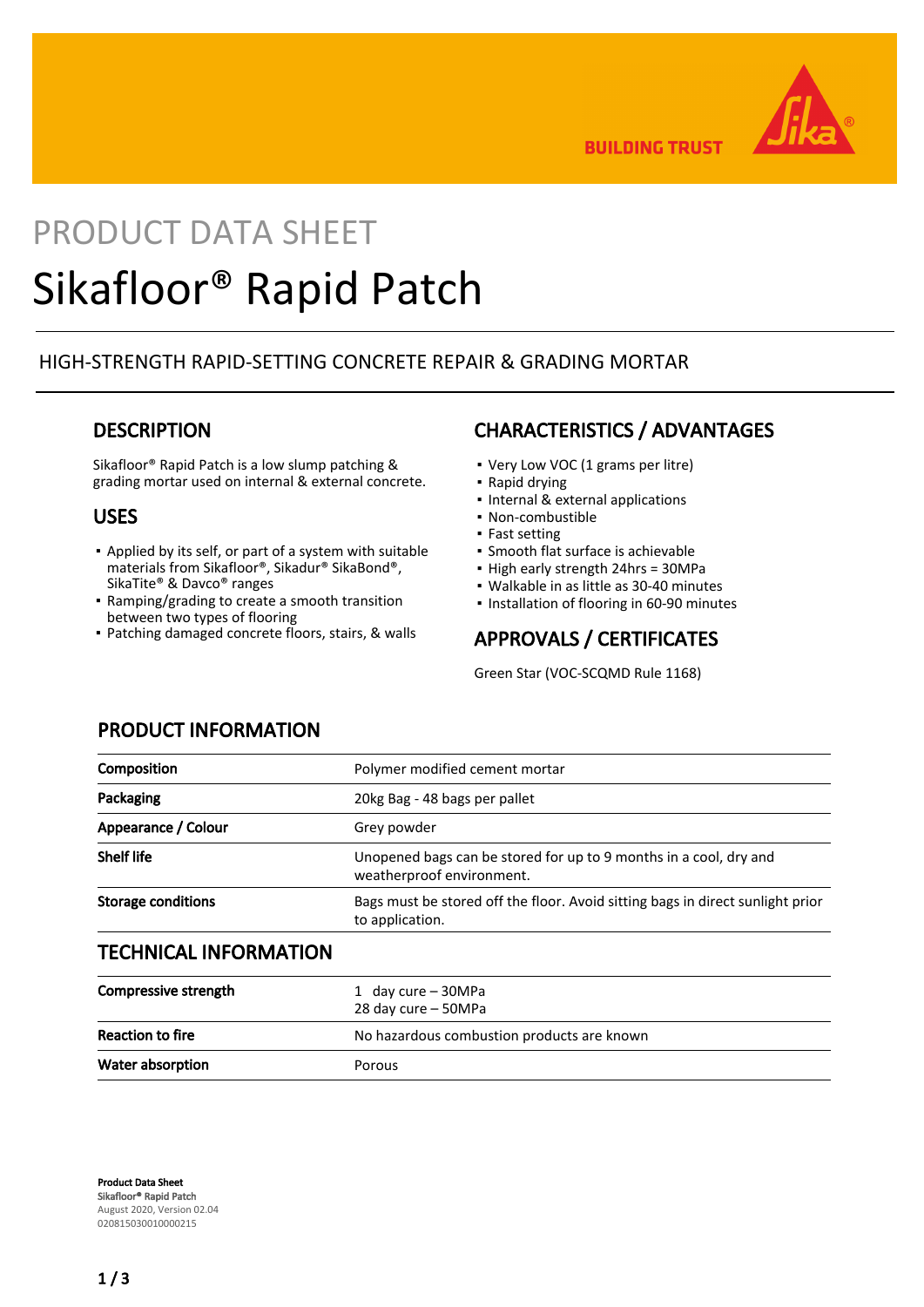| <b>Porous Concrete</b>             | <b>Very Porous Concrete</b>                          | <b>Non-porous Surface</b>                  |
|------------------------------------|------------------------------------------------------|--------------------------------------------|
| Sikafloor <sup>®</sup> Rapid Patch | Diluted Sikafloor <sup>®</sup> 01<br>Primer or Water | Sikafloor <sup>®</sup> -14 Prep N<br>Prime |
| Subsequent suitable<br>materials   | Sikafloor <sup>®</sup> Rapid Patch                   | Sikafloor <sup>®</sup> Rapid Patch         |
|                                    | Subsequent suitable<br>materials                     | Subsequent suitable<br>materials           |
|                                    |                                                      |                                            |

## APPLICATION INFORMATION

| <b>Mixing ratio</b>         | 4 - 4.2 Litres of clean, cool water                                         |
|-----------------------------|-----------------------------------------------------------------------------|
| Yield                       | 12L - 12mm @ 1m2                                                            |
| Layer thickness             | $1 - 50$ mm                                                                 |
| Ambient air temperature     | $10^{\circ}$ C - 35 $^{\circ}$ C                                            |
| Pot Life                    | 10 minutes $\omega$ 23°C                                                    |
| Initial set time            | 15 minutes @ 23°C                                                           |
| Final set time              | 17 minutes $\omega$ 23°C                                                    |
| Waiting time to overcoating | Allow $60 - 90$ minutes at 23 $^{\circ}$ C prior to subsequent applications |

# APPLICATION INSTRUCTIONS

#### SUBSTRATE QUALITY / PRE-TREATMENT

Concrete floors should be fully cured, structurally sound, clean, dry, and free of surface contaminates and dust for Eg. Concrete must be porous and accept water penetration. Test by lightly sprinkling water on various areas of the substrate. If water penetrates, then a good bond with Sikafloor® Rapid Patch can be achieved. If water beads and fails to be absorbed by the concrete surface contaminants are present then loss of adhesion may occur. Contaminates that are present should be mechanically removed before installation. Concrete must be free of efflorescence and not subject to hydrostatic pressure. If the concrete substrate has efflorescence or high moisture (RH) and moisture sensitive flooring is being installed, Sikafloor® Moisture Barrier System may be considered (Sikafloor®-158 W Fast Barrier + Sikafloor®-14 Prep N Prime + Sikafloor® Rapid Patch).

Contact your local Sika® office for further information. Priming:

A bond strength of 1.2MPa between Sikafloor® Rapid Patch to a smooth porous concrete surface can be achieved without the use of a primer. For optimal adhesion or if the concrete is extremely porous (mechanically prepared or broken concrete) a Sikafloor® Primer or pre-dampening with water may be considered. The use of a primer or wetting the surface with water enhances bond strength and reduce rapid moisture loss from mortar giving longer working time.

See applications for further details.

#### EQUIPMENT

High speed heavy duty electric drill and mixing paddle. Suitable size bucket/vessel - 20L +

#### MIXING

Mix the entire 20kg bag of powder with 4 - 4.2 Litres of clean, cool water. Slowly add powder to the water while mixing with a suitable electric drill and mixing paddle. Thoroughly mix for only 1 minutes to a lump free consistency and apply directly.

Not mixing for the recommended time or additional water may result in product irregularities and possible product failure.

#### APPLICATION

#### Using Sikafloor® Rapid Patch prior to floor coverings: Grading/Ramping

Once product is mixed immediately apply and begin working to heights required.

**BUILDING TRUST** 

Product can be worked/shaped/shaved with the back of a trowel up to 20 minutes after application.

Product Data Sheet Sikafloor® Rapid Patch August 2020, Version 02.04 020815030010000215